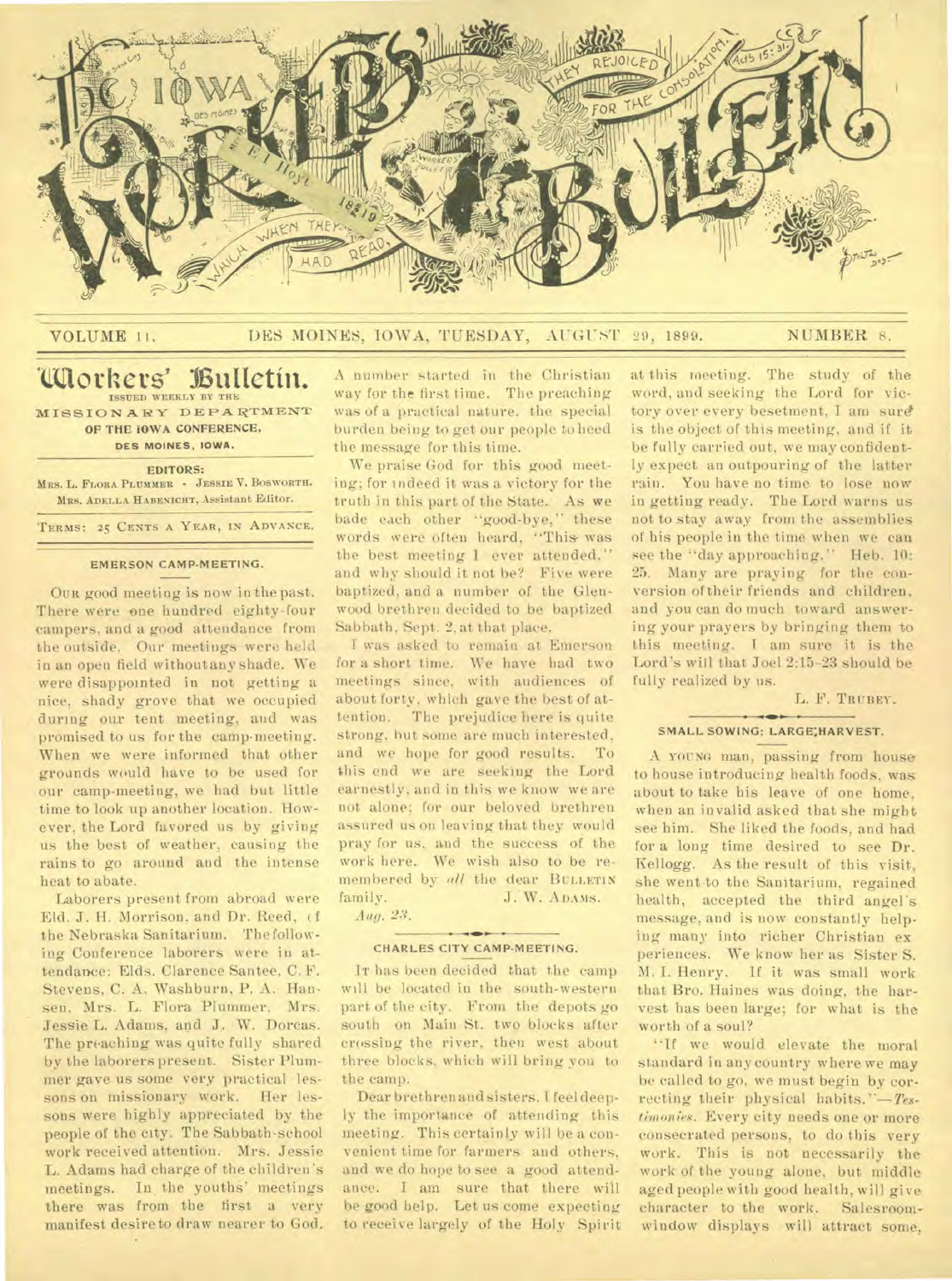newspaper advertising, -although expensive, —may catch the eye of a few; neighbor informing neighbor will help some; but the best way of all is to meet people in their homes;and there explain a few underlying principles. while giving opportunity to test the palatability of these good foods. In Burlington many people have a `'warm side" for our health work. A strong influence has been exerted by the publishers of "Plain Facts," returned patients, reading matter. etc. One more person at least is needed to assist in the work. To do all that should be done is too much for me. Who will come and be watered while watering others? I will be glad to correspond with any who would like to know particulars. MRS. D. A. Firch.

**1400 Division St., Burlington, Iowa.**  $+ - i \otimes \cdots +$ 

## **A HOME FOR CONSUMPTIVES.**

DOUBTLESS all have seen in past numbers of the *Review* a reference to the proposed home for consumptives, in connection with the Colorado Sanitarium. The proposition for the membership of the Seventh-day Adventist Church to contribute on an average one dollar apiece to this enterprise is meeting with ready favor, a number having already responded.

Certainly, every one wants a part in this worthy work. Every reader has only to look about him, to see the sufferers from this terrible disease. Colorado is the great hospital of the United States. To this region thousands come annually, some to recover, many to die. Many of those who succumb might live were they provided with proper care. It is planned to furnish such care and attention in the proposed hospital.

Will not our brethren and sisters respond to this appeal? We are confident that in so doing the Lord will bless them and make their offerings a blessing. That which we dispense to others blesses them and returns with double blessing upon ourselves. All donations to this enterprise should be sent to F. M. Wilcox, Colorado Sanitarium, Boulder, Colo. Who will have a part in this good work?

F. M. Wilcox.

#### **STATISTICS THE NEXT QUARTERLY MEETING.**

OUR next quarterly meeting will soon be here, and church clerks ought to write to all from whom they have not heard, in time to have a full report. There are some who have given up the truth, yet their names are retained. These cases ought to be carefully considered, and if they can not be reclaimed, they should be separated from church fellowship. It is a solemn thing to cut off a member, but Christ says that it is better so than fur the whole body to be lost. Alatt. 18:8, 9. God says that "he which is joined to an harlot is one body." 1 Con 6:15, 16. Then when one has fully separated from obedience to the law of God, and consequently from Christ. the only way to preserve the purity of the church is to separate from that member.

Often when those who have turned away are spoken of in the church. Satan will strive to keep the sinner inside. by saying, ''Charity.—who can cast the first stone?" etc. This weakens the church. But on theother hand, no step should be taken but with the most solemn dependence upon God, and earnest seeking for his Holy Spirit to direct. In most cases we believe it possible to reclaim the erring one. A person who has drank at the fountain of present truth. can never be at peace in any other place. Let us seek God for guidance in the church elections. The cloud of God's presence is moving forward toward the promised land. We must advance.

CLARENCE SANTEE.

# **FIELAD REPORTS.**

#### **KEOSAUQUA.**

WE have been in this place now nearly eight weeks, with but a small interest at any time. We have called from house to house, and publicly advertised our work at different times; but indifference and prejudice seem very characteristic of the people here. An interest was manifested in three families of good influence, the last three weeks of our stay, to develop which we have been encouraged to continue labor. We have some reason to believe that a few will break away from worldly circles, and become witnesses for the truth of heaven. Bro. Graham has been doing special work among the colored population, few of whom are able to read. Some of these people seem very anxious in regard to their duty. We are expecting to move to another place soon, and have been recommended to locate in Ottumwa. We hope to be led in this matter by Him who knows where work is waiting. E. E. GARDNER

W. M. ADAMS.

#### **LEWIS AND MARNE.**

Our tent meeting in Lewis closed last Sunday evening, the 20th. The attendance at no time was large, but some were interested, and we labored on in hope that some would obey. Eight or nine are keeping the Sabbath as the result of the effort. These, with the two families already Sabbathkeepers, will meet in a private house for Sabbath-school and meetings. One of us will meet with these friends every Sabbath, at least for a while. The people in Lewis treated us very friendly. The best of order prevailed all through these meetings. One German sister was baptized last Sabbath. Previous to our coming with the tent, she had been reading "Patriarchs and Prophets," and had begun to keep the Sabbath.

We pitched our tent in Marne the 21st, and commenced meetings the following evening. This is a place of about 300 inhabitants, thirteen miles north of Lewis. We are of good courage, trusting in the Lord for success, and hoping to have the prayers of God's people. E. G. OLSEN.

WM. J. JOHNSON.

## STUART.

by any of the ministers since we came here, yet the Lord has blessed. Some have taken their stand for the truth. and many have been greatly stirred, if we may believe the report we hear. WE are glad to report that we are still in the good work, and doing all in our power to call men and women away from the snares of the enemy. This is our ninth week at this place, and all the conditions show that it is now time to make a change. We have not had the least friendly recognition

We are planning to move our tent to the north side of the city, as our attendance has been from the south side largely, and some have expressed a desire to have us come nearer to them. The Holiness people have a campmeeting here for ten days, beginning Aug. 31. We will be ready to begin in our new location at the close of their meeting.

Our desire is to give the people of Stuart. a chance to hear and escape the threatened destruction. We have given away several hundred pages of tracts. hut from the first have not been able to sell much. Our hearts are in the work here, and we can not but hope and believe that there will yet be a sufficient number gathered out here to hold up the bannerof truth. Pray for the work here, that it may be just as the Lord would have it.

> WM. GUTHRIE, C. W. HEALD, A. J. IDEN.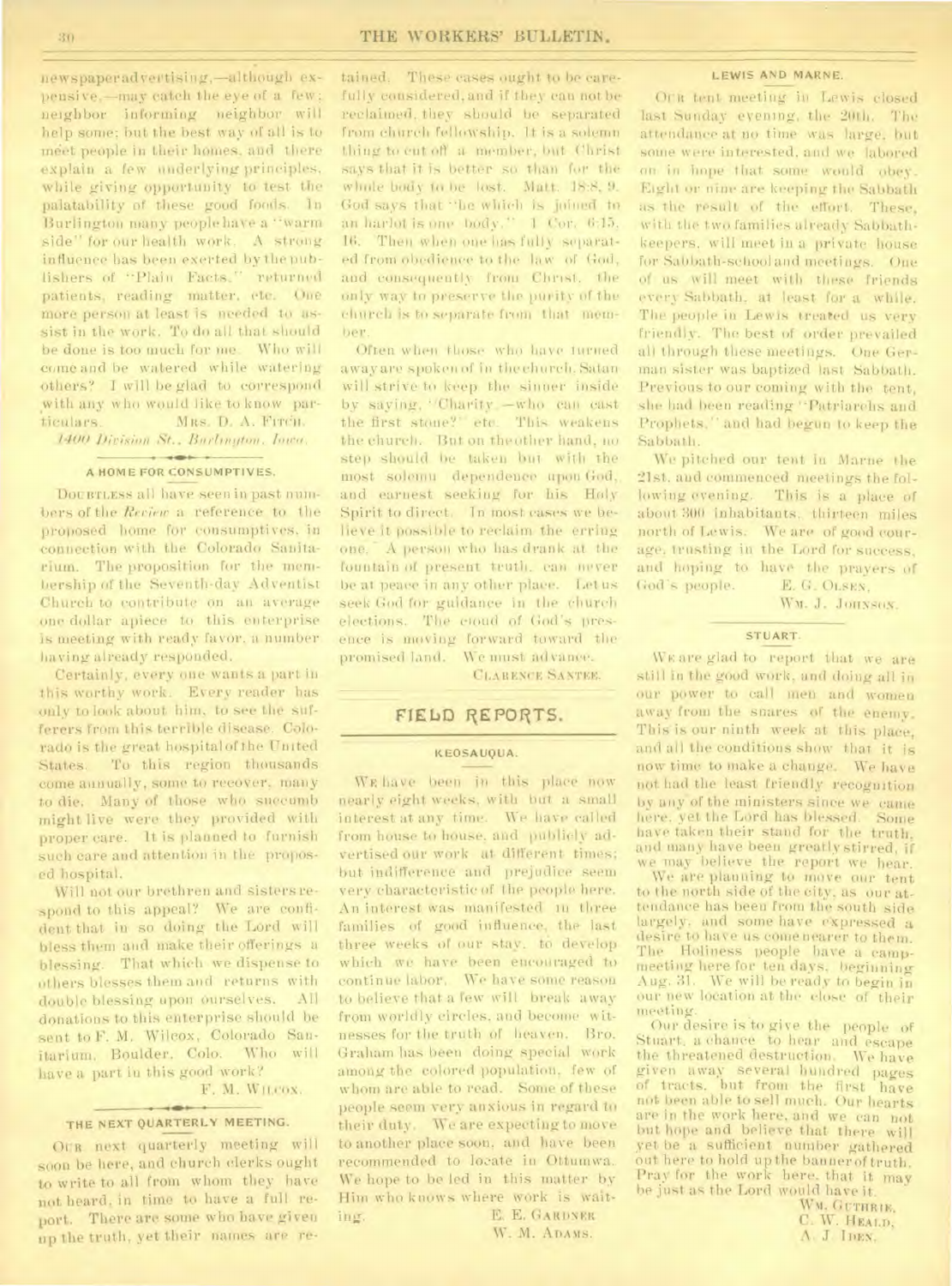# OBITUARY.

**PATTERSON.-Died** June 18. 1899, Hattie Belle Patterson, of Muscatine, Iowa.

Sister Patterson was the oldest -daughter of her parents, of a cheerful quiet disposition, and will be greatly missed in the home and Sabbath-school. Her mother mourns but not without hope, looking forward to the first resurrection to meet her loved oneagain. Sermon by the writer.

#### U. P. Loxe.

REYNOLDS.-Adah Margaret. Reynolds died in Onawa, July 27. 1899. aged 1 year. 5 months, and 16 days.

A dah was the youngest child of Bro. and Sister Wm. Reynolds, of the Onawa -company. Though they are sad to part with the bright little girl, they realize that even in this trial, the "blessed hope" can cheer their hearts. The funeral was held in the country near Whiting, where her angel marks her resting place.

#### B. E. FULLMER.

# **TfiE 800K WORK.**

## **FROM ANOTHER STATE.**

THREE of the South Dakota canvassers, one of whom was a former Iowa canvasser, H. G. Miller, in fifteen weeks took 971 orders for books, amounting to \$1,275.00, besides selling over \$100.00 worth of small books. One of them says in the Dakota Worker: "From the first we found the people ready to receive our books, and the Lord has abundantly blessed. We have met people of every denomination and nationality, and have had good success among them all. I canvassed three mutes, and took an order from each. I met two of them in the field plowing, where we had no pencil and paper, so I had to talk on my fingers. I find that the Lord will bless every effort when we do our best.... We find some people so anxious for books that they will give the last cent they have for one of our small ones. Sometimes when they have no money, we take a little grain, eggs, or something in that line; for when people want our books, we do not want to deprive them of them.... May there not be some who read this that will try to be in this blessed work another year? Do not think that because you are farmers God can not use you, for he can. I always farmed until this year, and never had a chance to attend one of our schools till last fall, so do not think you are unfit. Trust that part to the

Lord, and push forward. But I would say, Do not start out to try. your success, but claim success before you start, and you will win."

### **CANVASSING REPORT FOR WEEK ENDING AUG. 18. 1899.**

| Hrs. Ord. Val. |  |
|----------------|--|
|                |  |

| THE COMING KING.                     |       |                |         |
|--------------------------------------|-------|----------------|---------|
| H. B. Tilden, Grinnell40             |       | 16             | \$16.00 |
| Mrs. H. B. Tilden, Oskaloosa 23      |       | $\frac{1}{2}$  | 4.00    |
| Susan Haskell, Bloomfield22          |       | $\sqrt{3}$     | 3.00    |
| Nettie Brown,                        | 15    | 3.             | 3.00    |
| R. L Bennett, Osage27                |       | 10             | 11.00   |
| Belle Rowland, Waterloo  IT          |       | 11             | 11.00   |
| Dora Rasmussen.                      | 24    | 11             | 11.00   |
| Pearl1). Bascom, Independence. 44    |       | 27             | 26.50   |
| Christine Henricksen, "41            |       | $17^{\circ}$   | 17.00   |
| Mary Haskell, Brooklyn.  21          |       | 8              | 8.00    |
| Cora Countryman, "                   | $-22$ | $\overline{5}$ | 5.00    |
| Cora Quinn, Marshalltown 30          |       | 5.             | 5.00    |
| A. J. Scott, Centerville 14          |       | 16             | 16.00   |
| Ervin W. Warner, Bethlehem26         |       | $5 -$          | 5.00    |
| Jesse R. Marsh, Orchard32            |       | υ              | 2.50    |
| Mrs. C. E. Vosburgh, Logan 5         |       | 1              | 1.00    |
| PROPHECIES OF JESUS AND COMING KING. |       |                |         |

| Burton Church, Bethlehem31       | ク                   | \$2.00         |  |  |
|----------------------------------|---------------------|----------------|--|--|
| PROPRECIES OF JESUS.             |                     |                |  |  |
| C. E. Vosburgh. Logan38          | 5                   | \$8.75         |  |  |
| Lewis Hilliard, Algona 41        | 17                  | 31.30          |  |  |
| <b>RERALDS OF THE MORNING.</b>   |                     |                |  |  |
| Olive Lefaye, Hawarden24         | $\mathbf{g}$        | 310.00         |  |  |
| C. A. Anderson, Pilot Mound,  11 | 12                  | 15.25          |  |  |
| Lloyd Manfull, Waterloo,  46     | 10                  | 12.50          |  |  |
| A. F. French.<br>11              | 10                  | 13.00          |  |  |
| Mamie Beaman, Creston            | $\mathbf{r}$        | 7.00           |  |  |
| GREAT CONTROVERSY.               |                     |                |  |  |
| E. A. Warner, Waterloo,  54      | R                   | \$8.00         |  |  |
|                                  | 6                   | 6.75           |  |  |
| SUNSHINE AT HOME.                |                     |                |  |  |
|                                  |                     |                |  |  |
|                                  | $\ddot{\mathrm{o}}$ | \$4.90         |  |  |
| DANIEL AND THE REVELATION.       |                     |                |  |  |
| Edward Everett, Ocheyedan20      | $\mathfrak{D}$      | \$4.75         |  |  |
| MISCELLANEOUS.                   |                     |                |  |  |
| P. W. Atkinson, Ringsted  41     | $\tau$              | \$9.60         |  |  |
|                                  | $\mathbf{I}$        | 5.00           |  |  |
| 8. B. Kephart, Stuart            | $\overline{5}$      | 6.25           |  |  |
| DELIVERIES.                      |                     |                |  |  |
| Books.                           | Value.              | Lost.          |  |  |
| Mrs. H. B. Tilden. 35            | 彩5.00               | $\tau$         |  |  |
|                                  | .50 <sub>0</sub>    | 0              |  |  |
|                                  | 1.00                | Ü              |  |  |
| Pearl D. Bascom 3                | 3.00                | Ü              |  |  |
| Christine Henricksen.,  1<br>l,  | 1.00                | ō              |  |  |
| Ervin W. Warner 1                | 1.00                | ь              |  |  |
|                                  | 1.00                | $\overline{0}$ |  |  |
| Edward Everett.  1               | 2.25                | 1              |  |  |
|                                  | 0.75                | $\mathbf{1}$   |  |  |
| SUMMARY.                         |                     |                |  |  |

No. of agents 31 " " orders ... ................ . 239 Value of " 8290.05 " helps sold \$51.61 Total value 8341.66 Value of deliveries .. .............

# THE SABBATH-SCHOOL.

#### **CONDUCTED BY MRS. JESSIE** L. **ADAMS.**

#### **INDIA AND ITS PEOPLE.**

INDIA is twice the size of the United State, with a population of 300,000,000. Calcutta, the capital, has a population of 1,000,000. India belongs to Great Britain, and the Queen of England is

the Empress of India. All the people of India are members of one of four great castes, or else they are Mohammedans. These castes are as follows: 1. Brahmins, who are holy men, priests, and teachers. 2. Kshatriyas, who are governors, rulers, and soldiers. 3. Vaisays, who are the farmers, storekeepers, and the tradesmen. 4. Sudras, who are the servants. The little boys who belong to this last caste wear no clothing except a piece of white cloth around the hips, and have their heads shaved, with the exception of a tuft of hair about as big as the little finger. They have no playthings, and they do nothing but lie around in the sunshine until they are old enough to be, a sweeper or a water carrier. The boys who belong to the Vaisay caste wear white muslin bloomers, and perhaps a pair of shoes with the toes turned upward. If the father is rich enough, he goes to school, and plays cricket, football, marbles, etc. He has a fine time with boys of his own caste; he would be whipped hard if he went with boys of other castes.

The farmers live in villages surrounded by high walls. At night all the people and cattle come inside, and then in the morning go to their fields. They use oxen or buffaloes for horses.

Boys of the second caste have clothes of bright colored silks and velvets. They are well educated. They think most sports too much like work, and so do a good deal of reading, and have a Sudra run alongside to hold the pony when they stop. The Brahmin boys are educated in the school of the priests, and wear a sacred red cord around their necks. They are careful not to let even the shadow of one of another caste fall on them. If the shadow fell on their food, they would throw it away. Boys and girls never play together. Families never eat together; the father and boys eat first, then the mother and girls. Men get from five to eight dollars a month for their work.

We have in India three ordained ministers, one Bible worker, one editor, four school teachers, two physicians, five missionary nurses, four native nurses, four canvassers, four native canvassers, and five other helpers, -making a total of thirty-one missionaries. We have a day school with twenty-seven enrolled, and a Sabbathschool with a membership of fifty.the total number of Sabbath-keepers in that country.

## EMMA ADAMS.

WE will remember that a part of our surplus donations go to this country, and we can see how much work must still be done. Only fifty Sabbath-keepers in all the 300,000,000 of people.<br>Let us be liberal. MRS. J. L. A. Let us be liberal.